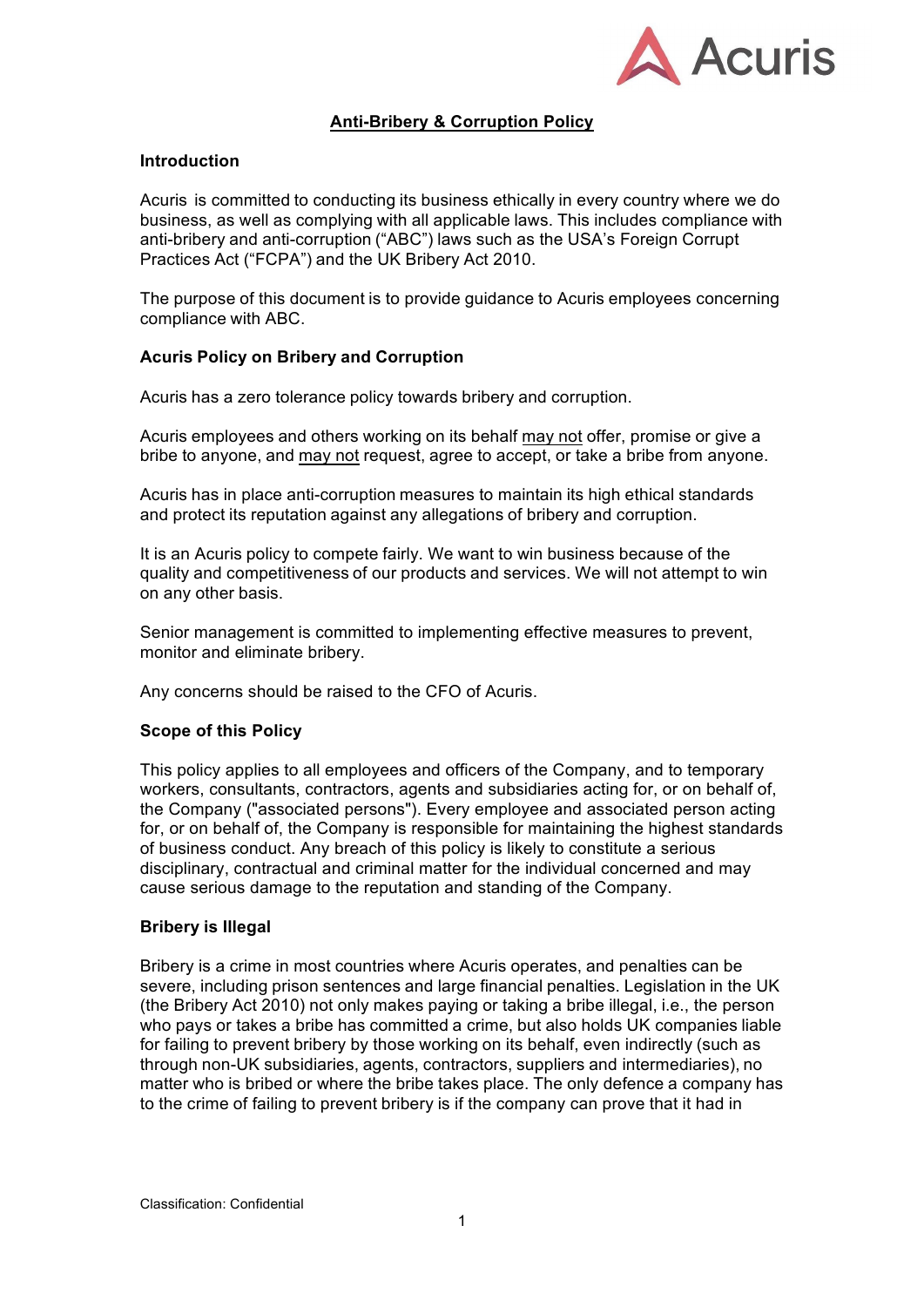

place adequate procedures designed to prevent bribery by those performing services on its behalf (which includes third parties). The Bribery Act 2010 applies to Acuris and its employees worldwide.

In addition, under the US Foreign Corrupt Practices Act ("FCPA") it is a crime to bribe a foreign official for the purpose of obtaining or retaining business or to secure an improper advantage. The FCPA applies to Acuris and its employees worldwide.

#### **Recognizing Bribery and Corruption**

Bribery means giving or receiving an undue reward (or offering to do so) to influence the behaviour of someone in government or business, in order to obtain business or financial or commercial advantage in a way which breaches an expectation of good faith or impartiality.

Corruption means the abuse of an entrusted power for private gain.

The Company prohibits employees or associated persons from offering, promising, giving, soliciting or accepting any bribe. The bribe might be cash, a gift or other inducement to, or from, any person or organisation, whether a public or government official, official of a state-controlled industry, political party or a private person or organisation, regardless of whether the employee or associated person is situated in the UK or overseas. The bribe might be made to ensure that a person or organisation improperly performs duties or functions (for example, by not acting impartially or in good faith or in accordance with their position of trust) to gain any commercial, contractual or regulatory advantage for the Company in either obtaining or maintaining Company business, or to gain any personal advantage, financial or otherwise, for the individual or anyone connected with the individual.

This prohibition also applies to indirect contributions, payments or gifts made in any manner as an inducement or reward for improper performance, for example through consultants, contractors or sub-contractors, agents or sub-agents, sponsors or subsponsors, joint-venture partners, advisors, customers, suppliers or other third parties.

It does not matter whether the act of bribery is committed before or after the tendering of a contract or the completion of an administrative task.

# **Records**

Employees and, where applicable, associated persons, are required to take particular care to ensure that all organisation records are accurately maintained in relation to any contracts or business activities, including financial invoices and all payment transactions with subscribers, clients, suppliers and public officials.

Due diligence should be undertaken by employees and associated persons prior to entering into any contract, arrangement or relationship with a potential supplier of services, agent, consultant or representative.

Employees and associated persons are required to keep accurate, detailed and upto-date records of all corporate hospitality, entertainment or gifts accepted or offered.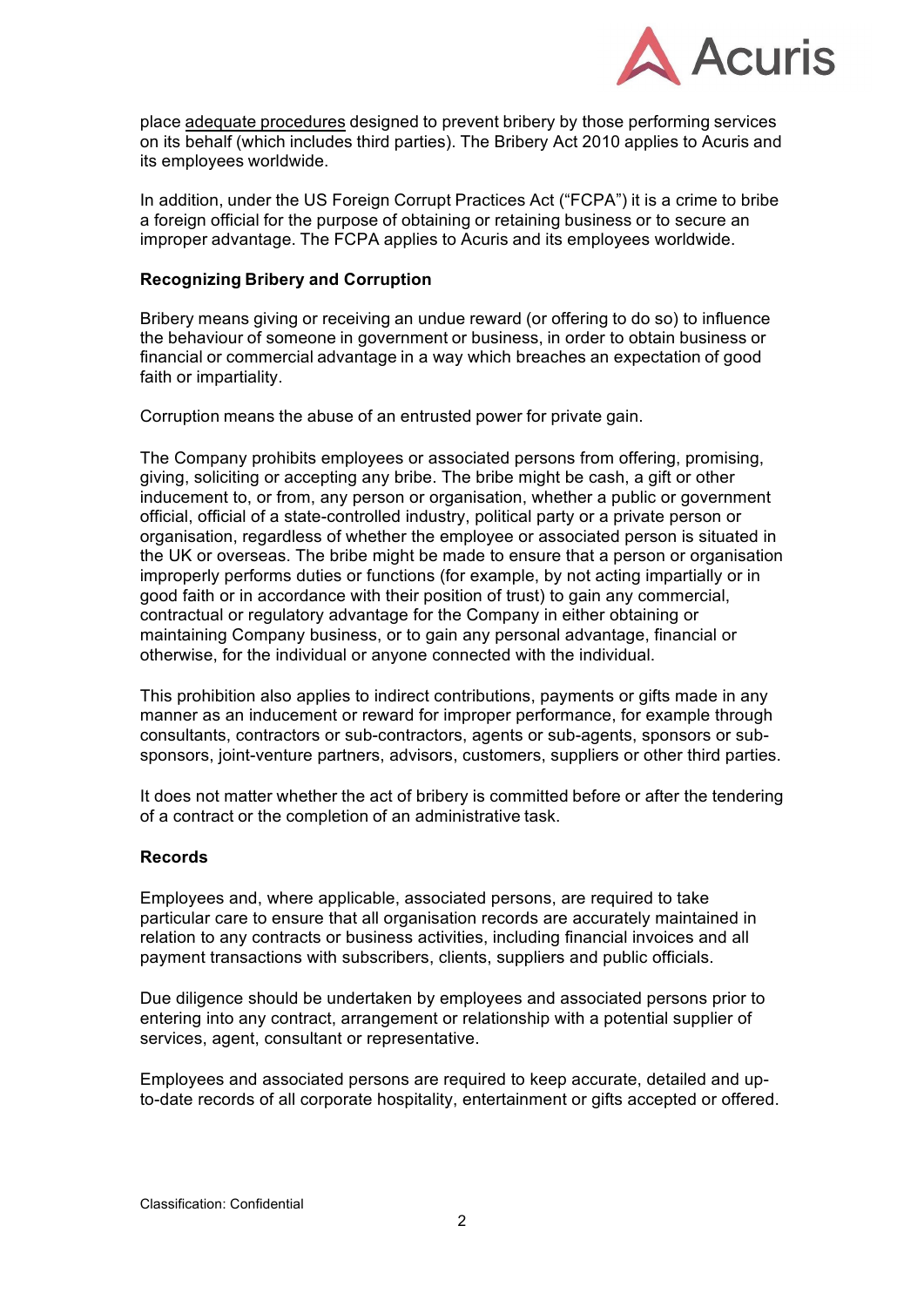

## **Nominal Values**

Nominal values are an amount that is considered appropriate and reasonable in a particular country. It is an amount where hospitality, entertainment and gifts below that amount will not cause any concern under ABC laws of this policy.

The policy does not prohibit spending over the nominal value, it just requires that all entertainment and gifts above the nominal value be logged and approved by the CFO.

We have a Nominal Value Table on the Intranet under policies, which will give you the value for your country.

|            | <b>Hospitality/Entertainment</b><br>per head | <b>Gift made/ received or</b><br>promotional goods | <b>Premium Items/ Promotional</b><br><b>Goods for Marketing</b> |
|------------|----------------------------------------------|----------------------------------------------------|-----------------------------------------------------------------|
|            | Local currency                               | Local currency                                     | Local currency                                                  |
| UK         | 250                                          | 75                                                 | 75                                                              |
| <b>USA</b> | 330                                          | 100                                                | 100                                                             |
| <b>HK</b>  | 1850                                         | 550                                                | 550                                                             |

## **Corporate Entertainment, Gifts, Hospitality and Promotional Expenditure**

#### *Principle*

The Company permits corporate entertainment, gifts, hospitality and promotional expenditure that is undertaken:

- for the purpose of establishing or maintaining good business relationships;
- to improve the image and reputation of the Company; or
- to present the Company's services effectively;

provided that it is:

- arranged in good faith, and
- not offered, promised or accepted to secure an advantage for the Company or any of its employees or associated persons or to influence the impartiality of the recipient.

The Company will authorise only reasonable, appropriate and proportionate entertainment and promotional expenditure.

#### *Hospitality and promotional expenditure*

Employees and, where relevant, associated persons should submit requests for proposed hospitality and promotional expenditure well in advance of proposed dates to their line manager. If the value of the entertainment is above the "Nominal Value" (please refer to Nominal Value Table) for the region it will also need to be sent to the CFO for approval.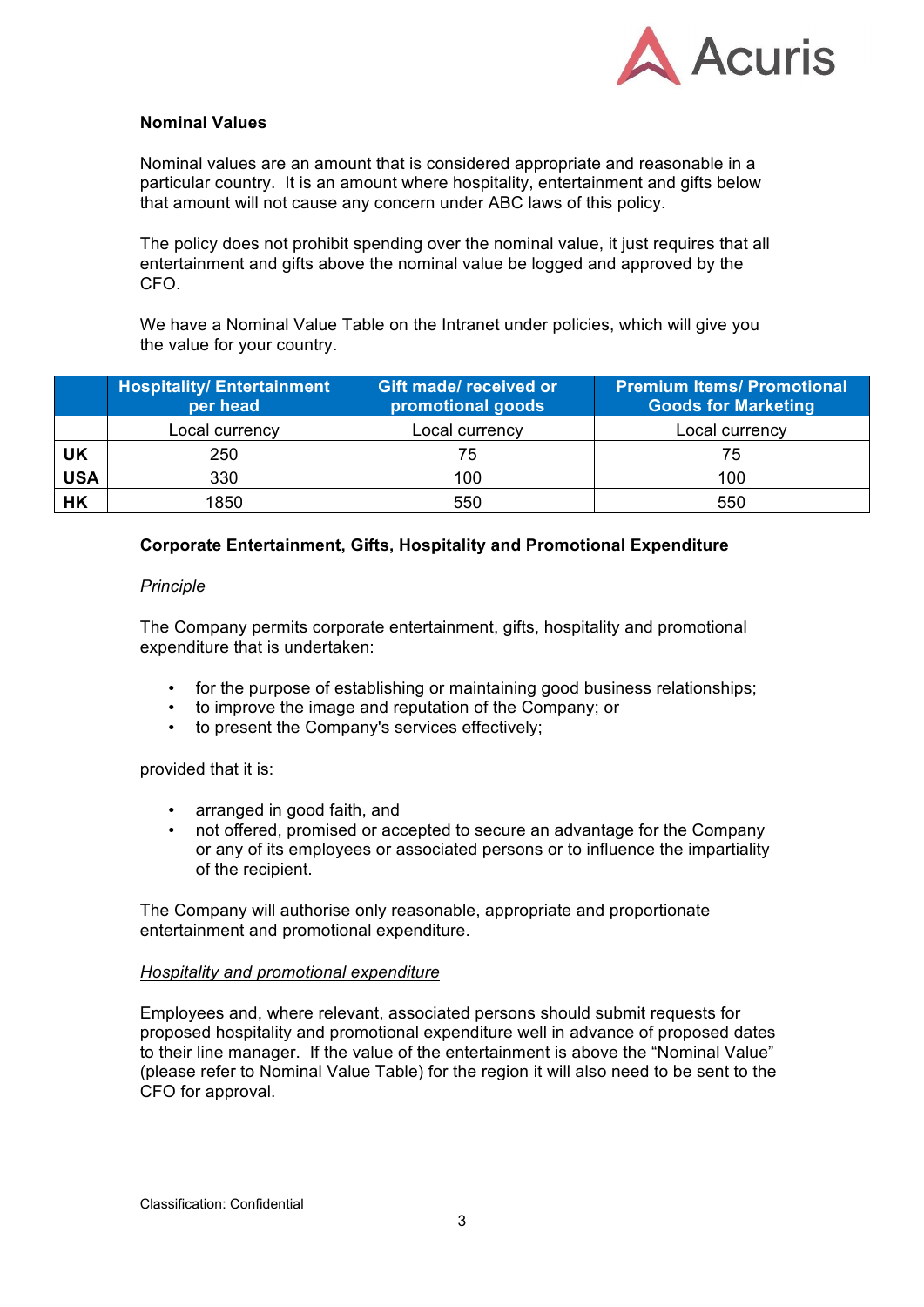

Employees are required to set out in writing:

- the objective of the proposed client entertainment or expenditure;<br>• the identity of those who will be attending:
- the identity of those who will be attending:
- the organisation that they represent; and
- details and rationale of the proposed activity.

### *Gifts and entertainment*

The Company will approve business entertainment proposals only if they demonstrate a clear business objective and are appropriate for the nature of the business relationship. The Company will not approve business entertainment where it considers that a conflict of interest may arise or where it could be perceived that undue influence or a particular business benefit was being sought (for example, prior to a tendering exercise).

Any gifts, rewards or entertainment received or offered from subscribers, clients, public officials, suppliers or other business contacts should be reported immediately to the line manager. In certain circumstances, it may not be appropriate to retain such gifts or be provided with the entertainment and employees and associated persons may be asked to return the gifts to the sender or refuse the entertainment, for example, where there could be a real or perceived conflict of interest. As a general rule, small tokens of appreciation, such as flowers or a bottle of wine, may be retained by employees. If the value of the gift or entertainment is above the "Nominal Value" (please refer to Nominal Value Table) for the region it will also need to be sent to the CFO for approval.

If an employee or associated person wishes to provide gifts to suppliers, subscribers, clients or other business contacts, prior written approval from their line manager is required, together with details of the intended recipients, reasons for the gift and business objective. If the value of the is above the "Nominal Value" (please refer to Nominal Value Table) for the region it will also need to be sent to the CFO for approval.

Employees and, where applicable, associated persons must supply records and receipts, in accordance with the Company's expenses policy.

#### *Charitable donations*

Acuris donates to chosen charities. To ensure that charitable contributions, donations and sponsorships made on behalf of Mergermarket are not used to circumvent Acuris anti- bribery policies all charitable contributions, donations and sponsorships require the prior written approval of the CFO**.** The following will not be reimbursed by Acuris:

- direct or indirect contributions by employees or agents to political parties at any level of government, party officials or organizations or individuals engaged in politics
- direct or indirect contributions by employees or agents to parties seeking election to political office (as above)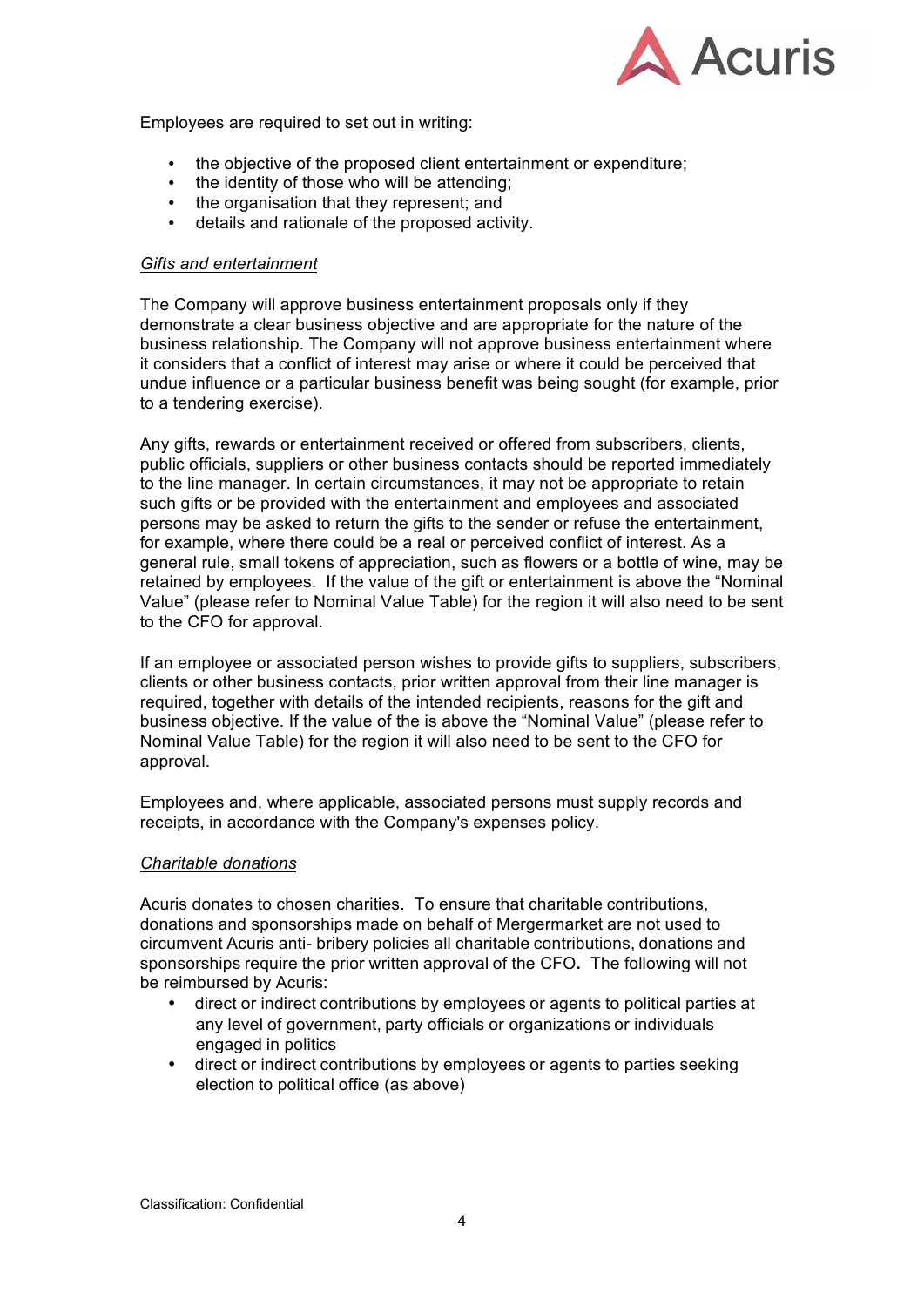

### *Marketing events*

Distribution of marketing or promotional materials, in accordance with industry customs and practices is permitted, such as the following:

- trials, samples or of Acuris products
- promotional events open to a wide audience
- premium items/promotion goods of nominal value such as t-shirts, bags, etc., are allowable if they are clearly connected to Acuris promotions and marketing efforts and items clearly carry irremovable Acuris branding.

Where joint promotional activities are carried out, there should be a proper written arrangement, approved by the CFO, with full details and supporting documentation for any of the costs being reimbursed.

#### *What practices are permitted?*

This policy does not prohibit:

- normal and appropriate hospitality and entertainment with subscribers and clients (please see the Company's expenses policy); and
- the use of any recognised fast-track process that is publicly available on payment of a fee.

Any such practices must be proportionate, reasonable and made in good faith. Clear records must be kept.

#### **Working overseas**

#### *Principle*

Employees and associated persons conducting business on behalf of the Company outside the UK may be at greater risk of being exposed to bribery or unethical business conduct than UK-based employees. Employees and associated persons owe a duty to the Company to be extra vigilant when conducting international business.

#### *Procedure*

Employees and associated persons are required to cooperate with the Company's risk management procedures and to report suspicions of bribery to the CFO. While any suspicious circumstances should be reported, employees and associated persons are required particularly to report:

- close family, personal or business ties that a prospective agent, representative or joint-venture partner may have with government or corporate officials, directors or employees;
- a history of corruption in the country in which the business is being undertaken;
- requests for cash payments;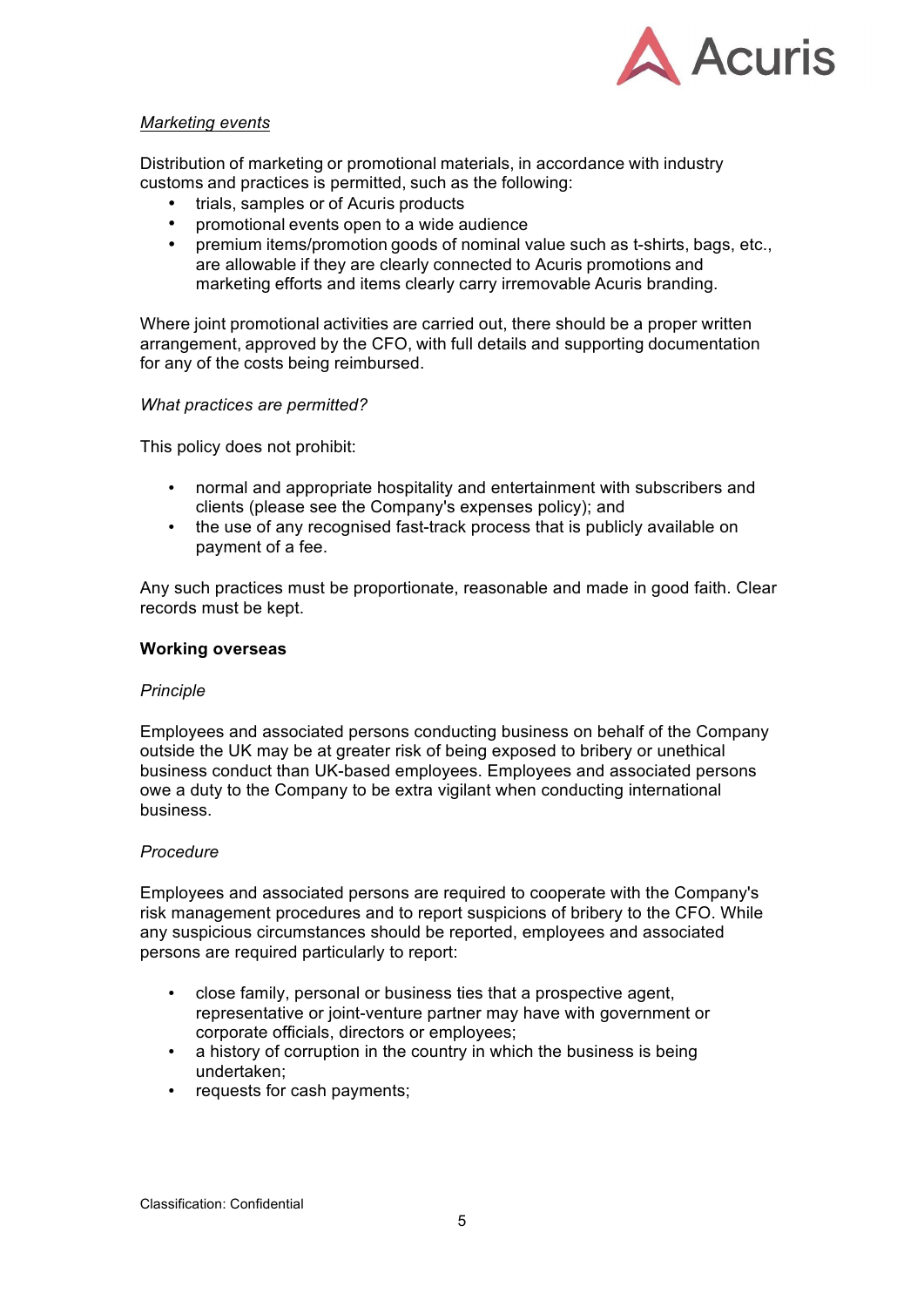

- requests for unusual payment arrangements, for example via a third party;
- requests for reimbursements of unsubstantiated or unusual expenses; or
- a lack of standard invoices and proper financial practices.

If an employee or associated person is in any doubt as to whether or not a potential act constitutes bribery, the matter should be referred to the CFO.

### **Facilitation payments**

#### *Principle*

The Company prohibits its employees or associated persons from making or accepting any facilitation payments. These are payments made to government officials for carrying out or speeding up routine procedures. They are more common overseas. Facilitation payments are distinct from an official, publicly available fasttrack process. Facilitation payments, or offers of such payments, will constitute a criminal offence by both the individual concerned and the Company under the Bribery Act 2010, even where such payments are made or requested overseas. Employees and associated persons are required to act with greater vigilance when dealing with government procedures overseas.

#### *Procedure*

Where a public official has requested a payment, employees or associated persons should ask for further details of the purpose and nature of the payment in writing. If the public official refuses to give these, this should be reported immediately to the CFO.

If the public official provides written details, the CFO will consider the nature of the payment. Local legal advice may be sought by the Company.

If it is concluded that the payment is a legitimate fee, for example part of a genuine fast-track process, or is permitted locally, the Company will authorise the employee to make the payment.

Where the CFO considers that the request is for a facilitation payment, the employee or associated person will be instructed to refuse to make the payment and notify the public official that the employee or associated person is required to report the matter to the Company and the UK embassy.

The Company will seek the assistance of the relevant employee in its investigation and may determine that the matter should be referred to the prosecution authorities.

If an employee or associated person has any other concerns about the nature of a request for payment, he/she should report it to the CFO using the reporting procedure set out in this policy and in accordance with the Company's Whistleblowing Policy.

#### **Risk management**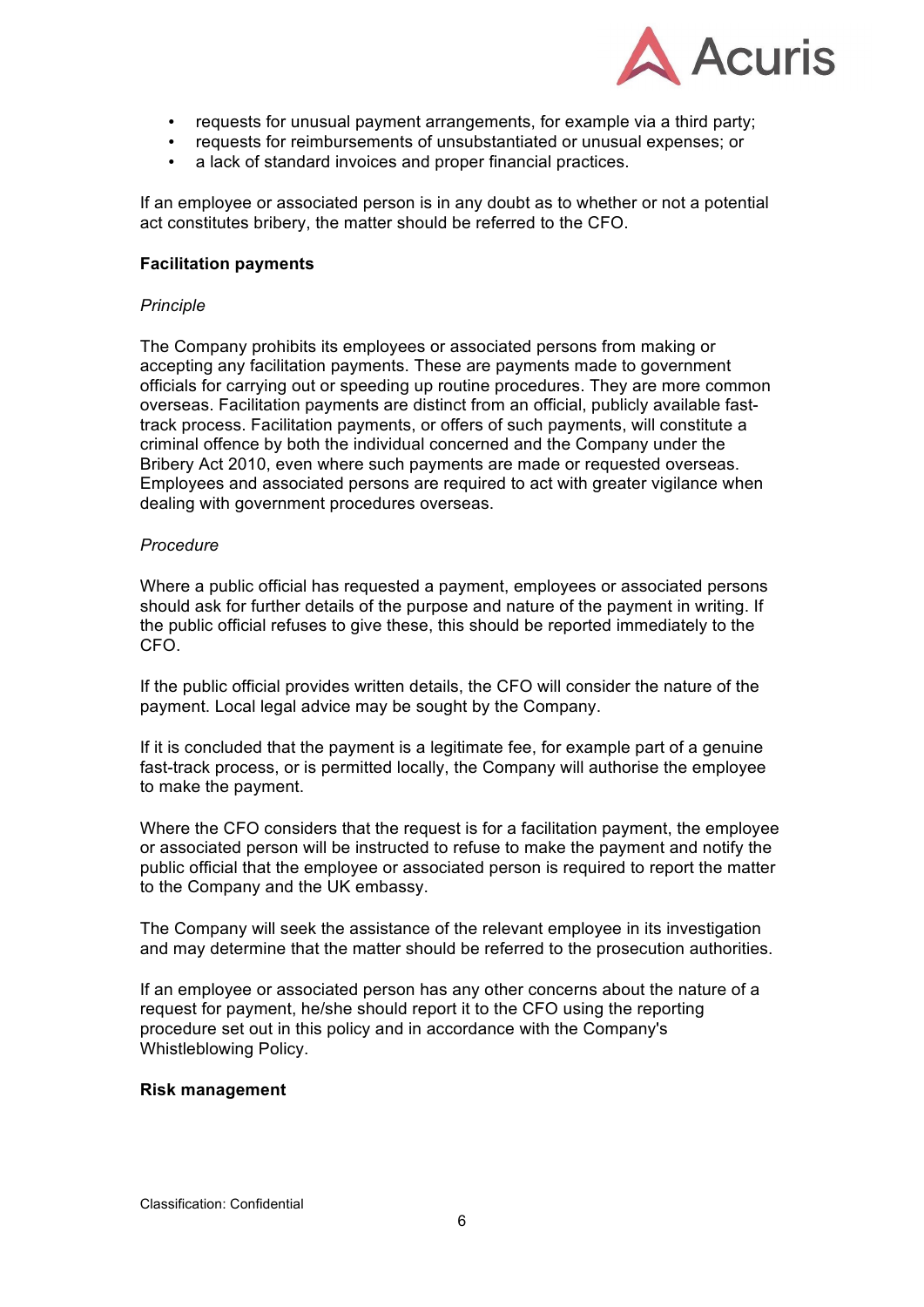

## *Principle*

The Company has established risk management procedures to prevent, detect and prohibit bribery. The Company will conduct risk assessments for each of its key business activities on a regular basis and, where relevant, will identify employees or officers of the Company who are in positions where they may be exposed to bribery.

### *Procedure*

The Company will identify high-risk areas, for example projects undertaken in highrisk countries, tenders for work and those working on high-value projects.

The Company will:

- regularly monitor "at risk" employees and associated persons;
- 
- regularly communicate with "at risk" employees and associated persons;<br>• undertake due diligence of third parties and associated persons; and • undertake due diligence of third parties and associated persons; and
- communicate its zero-tolerance approach to bribery to third parties, including actual and prospective customers, suppliers and joint-venture partners.

#### **Reporting suspected bribery**

#### *Principle*

The Company depends on its employees and associated persons to ensure that the highest standards of ethical conduct are maintained in all its business dealings. Employees and associated persons are requested to assist the Company and to remain vigilant in preventing, detecting and reporting bribery.

Employees and associated persons are encouraged to report any concerns that they may have to the CFO as soon as possible. Issues that should be reported include:

- any suspected or actual attempts at bribery;
- concerns that other employees or associated persons may be being bribed; or
- concerns that other employees or associated persons may be bribing third parties, such as subscribers, clients or government officials.

#### *Procedure*

Once an employee has made a report, it will be thoroughly and promptly investigated by the CFO in the strictest confidence. Employees and associated persons will be required to assist in any investigation into possible or suspected bribery.

If the employee does not wish to report suspected wrongdoing internally, they may use the Whistleblowing Hotline.

UK: 0800 374199 US: 1877 533 5310